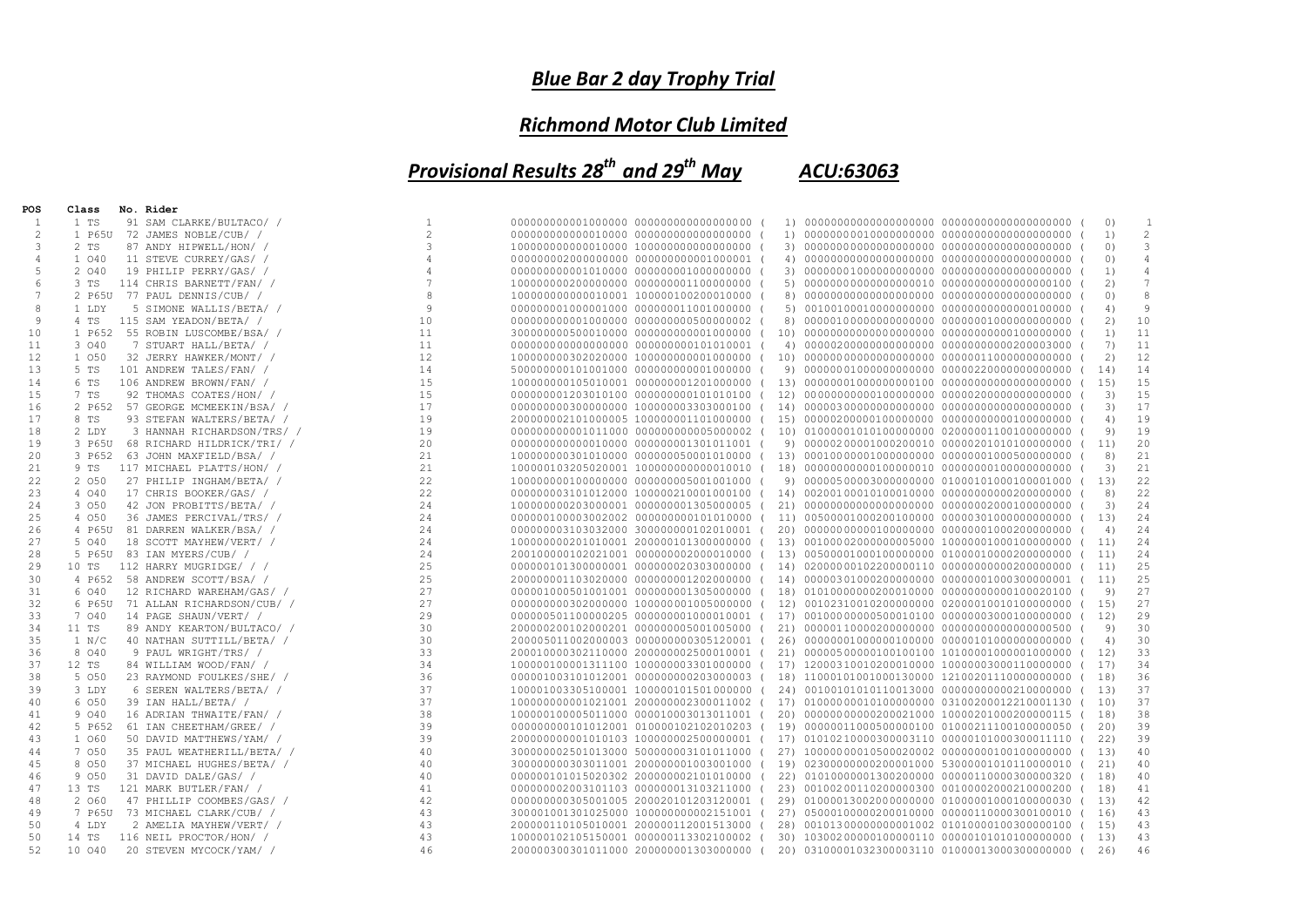| 53 | 15 PAUL HORSNBY/VERT/ /<br>11 040                                                                                                                                                                                                                  | 48            | 011001201103000105 100000000202011001 ( 24) 00000500000500010110 00100500010300000010 ( 24) |            |                                                     |  |           |     |
|----|----------------------------------------------------------------------------------------------------------------------------------------------------------------------------------------------------------------------------------------------------|---------------|---------------------------------------------------------------------------------------------|------------|-----------------------------------------------------|--|-----------|-----|
| 54 | 8 P65U                                                                                                                                                                                                                                             |               | 100000101303013002 100000101302012031 (                                                     |            |                                                     |  | 28)       | 48  |
| 55 | 3 060                                                                                                                                                                                                                                              |               | 300000010303050000 300000122000013000 (                                                     |            | 27) 10120010000300210030 01001201000300000000 (     |  | 22)       | 49  |
| 56 | 4 060                                                                                                                                                                                                                                              |               | 300000010203010101 500000113102030101 (                                                     |            | 30) 10000502000110000000 12010101000101000010 ( 19) |  |           | 49  |
| 57 | 15 TS                                                                                                                                                                                                                                              |               | 200020202301001000 100000023301010005 (                                                     |            | 29) 01002200013120000010 00000101110200000300 (22)  |  |           | 51  |
| 58 | 6 P652                                                                                                                                                                                                                                             |               | 300001201301111103 000000001315010101 (                                                     |            | 31) 01200010000100010002 10030101000200001030 ( 20) |  |           | 51  |
| 59 | 7 P652                                                                                                                                                                                                                                             |               | 300000503305113002 300000002202010101 (                                                     |            | 38) 20100001100300001100 00000101000100002000 ( 15) |  |           | 53  |
| 60 | 9 P65U                                                                                                                                                                                                                                             |               | 000000001205020013 000000121302010150 (                                                     |            | 30) 10010302000100000000 01011332130100000000 (     |  | 24)       | 54  |
| 61 | 5 060                                                                                                                                                                                                                                              |               | 300000201005013005 000000102303011000 (                                                     |            | 31) 01100201022100020000 13000203100100000100 (     |  | 24)       | 55  |
| 62 | 12 040                                                                                                                                                                                                                                             |               | 300000101301031003 000101001303053115                                                       |            | 40) 01000200101100000001 03110001000200000000 ( 15) |  |           | 55  |
| 63 | 13 040                                                                                                                                                                                                                                             |               | 000000001501000010 500000003003010003 (                                                     |            | 23) 01120005000500501500 00100103000200000200 (34)  |  |           | 57  |
| 64 | 10 050                                                                                                                                                                                                                                             |               | 200000100101311120 300000201103020002 (                                                     |            | 27) 03220120011500010001 03000021000300001100 (30)  |  |           | 57  |
| 65 | 16 TS                                                                                                                                                                                                                                              |               | 3000000000005010003 300000003303005003 (                                                    |            | 32) 11310001012100000000 50000003000501100000 (     |  | 26)       | 58  |
| 66 | 11 050 118 WARREN EVES/MONT/ /                                                                                                                                                                                                                     |               | 000000012303212100 100000005302000002 (                                                     |            | 28) 22020010011500010102 13000301200200000000 (     |  | 30)       | 58  |
| 67 | 12 050                                                                                                                                                                                                                                             |               | 100001052002050203 100000003001001132 (                                                     |            | 33) 02300311000300003010 03000100000210203000 (     |  | 29)       | 62  |
| 68 | 8 P652                                                                                                                                                                                                                                             |               | 500001203305010005 300000303303210112 (                                                     |            | 47) 00000301000100010000 10000113000300002111 (     |  | 20)       | 67  |
| 69 | 13 050                                                                                                                                                                                                                                             |               | 100002001203212302 500000015303000102 (                                                     |            | 39) 10103201030210120110 00100302000210000110 (30)  |  |           | 69  |
| 70 | 17 TS                                                                                                                                                                                                                                              |               | 200001203101013001 300001003305002051 (                                                     |            | 38) 12500102001500010010 00050002000210000300 (32)  |  |           | 70  |
| 71 | 6 060                                                                                                                                                                                                                                              |               | 300000012105151005 200000005203131102 (                                                     |            | 44) 03011113000200010001 03200231100100000100 (     |  | 28)       | 72  |
| 72 | 9 P652 54 BRYAN BAYES/BAS/ /                                                                                                                                                                                                                       |               | 100000013305210003 000000003305053001 (                                                     |            | 39) 00020002100300000120 03031005030200000015 (     |  | 34)       | 73  |
| 73 | 10 P65U 78 MARK YEADON/CUB/ /                                                                                                                                                                                                                      |               | 100000323305210001 200001033302010003 (                                                     |            | 39) 10100220201300015200 02100001000211033010 (     |  | 35)       | 74  |
| 74 | $18$ TS                                                                                                                                                                                                                                            |               |                                                                                             |            |                                                     |  | 38)       | 75  |
| 75 |                                                                                                                                                                                                                                                    |               | 200000112205021100 000000023203011503                                                       |            | 37) 00012300102200001120 13101211200100200332 (     |  |           | 76  |
|    | 14 050                                                                                                                                                                                                                                             |               | 100000010303021303 500000003303032001                                                       |            | 37) 01300000102300030115 50010303002300010010 (39)  |  |           | 81  |
| 76 | 19 TS                                                                                                                                                                                                                                              |               | 300005103303210032 101020322103130002 (                                                     |            | 47) 00001110011200011005 03200323100500000100 (34)  |  |           |     |
| 77 | 5 LDY                                                                                                                                                                                                                                              |               | 200001222103011203 300100305502023102 (                                                     |            | 47) 11030015120200020030 13050133030310000111 ( 47) |  |           | 94  |
| 78 | 15 050                                                                                                                                                                                                                                             |               | 300021003303012103 350001122505310120 (                                                     |            | 53) 33110331000200001010 15021311010301101100 (41)  |  |           | 94  |
| 79 | 14 040                                                                                                                                                                                                                                             |               | 200000011305313113 301000103305122300 (                                                     |            | 48) 33301501122300103030 01250303011210000010 ( 51) |  |           | 99  |
| 80 | 20 TS                                                                                                                                                                                                                                              |               | 300030303305021101 200001323301303113 (                                                     |            | 51) 13331312023300100333 00010112030300121301 (     |  | 54)       | 105 |
| 81 | 21 TS                                                                                                                                                                                                                                              |               | 100030303303323105 301010033203205101 (                                                     |            | 55) 11111213231530202330 13001013020320010100 (53)  |  |           | 108 |
| 82 | 22 TS                                                                                                                                                                                                                                              |               | 200010110505311553 300000333305113235 (                                                     |            | 68) 20501330123300003035 13110233110311011300 (     |  | 60)       | 128 |
| 83 | 16 050                                                                                                                                                                                                                                             |               | 300030312303213202 100111303305132313 (                                                     |            | 59) 23123333033301231133 13210331120200221121 (     |  | 71)       | 130 |
| 84 | 17 050                                                                                                                                                                                                                                             |               | 322232033323323302 100000225303135203 (                                                     |            | 71) 55211335132300133213 13351333011301213120 (     |  | 84)       | 155 |
| 85 | 15 040                                                                                                                                                                                                                                             |               | 330522303303522213 311013325305231300                                                       |            | 78) 23333353323312223353 03332335002300101025 (     |  | 93)       | 171 |
|    | LDY                                                                                                                                                                                                                                                |               | 310122335305535513 510130023305515515                                                       | 0)         |                                                     |  | $\circ$ ) |     |
|    | 040                                                                                                                                                                                                                                                |               |                                                                                             |            | 0) 23253303311501013021 00331333310500113232 (      |  | (0)       |     |
|    | 10 IP PAUL HORSNBY/VERT/   48<br>1650 IS PAULIAM HARISON/TRI/   48<br>660 49 TIM BIRD/GAS/   49<br>67 TIM BIRD/GAS/   49<br>57 TIME MENOR   49<br>57 TIME MENTIFIES/OPT/   57<br>672 62 MINCR CRANT/BSA/   57<br>672 62 MICK GRANT/BSA/   5<br>050 |               | 202130301305301233 200020000303012305                                                       |            |                                                     |  | 0)        |     |
|    | 050                                                                                                                                                                                                                                                |               | 55331553551533MM25 3331335553355MMMMM (                                                     |            |                                                     |  | (0)       |     |
|    | 050                                                                                                                                                                                                                                                |               |                                                                                             |            |                                                     |  | (0)       |     |
|    | 050<br>34 PAUL NORMAN/BETA/ / N/S                                                                                                                                                                                                                  |               |                                                                                             |            |                                                     |  | (0)       |     |
|    | 060<br>44 KEVIN STANNARD/GAS/ / N/S                                                                                                                                                                                                                |               |                                                                                             |            |                                                     |  | (0)       |     |
|    | 060<br>48 ANDY FOOT/GAS/ /                                                                                                                                                                                                                         |               | 000000000201010000 500000003105001000                                                       |            |                                                     |  | (0)       |     |
|    | O70<br>51 PAUL LOWTHER/TRS/ /                                                                                                                                                                                                                      |               | 100000552305MMMMMM 30000220330MMMMMMM (                                                     |            |                                                     |  | 0)        |     |
|    | O70<br>52 HARRY CRAIG/MONT/ /                                                                                                                                                                                                                      |               | 2010100021053133MM 50000031MMMMMMMMMM (                                                     |            |                                                     |  | (0)       |     |
|    | 53 JOHN MACFARLANE/TFB/ /<br>P652                                                                                                                                                                                                                  |               | 313123355305013513 311001003305133503                                                       |            |                                                     |  | (0)       |     |
|    | 56 NIGEL GREENWOOD/BSA/ /<br>P652                                                                                                                                                                                                                  |               | 100001012315010201 100000001305031100 (                                                     |            | 0) 000102010013MMMMMMMMM MMMM MMMMMMMMMMMMMMM (     |  | 0)        |     |
|    | P652<br>64 MICHAEL BATTY/JAMES/ /                                                                                                                                                                                                                  |               | 000020501311223005 000000003303503000 (                                                     |            |                                                     |  | (0)       |     |
|    | <b>P65U</b><br>65 ALLEN RICHARD/VELO/ /                                                                                                                                                                                                            | $\frac{1}{s}$ | 000000000200000000 000000001200010000                                                       |            |                                                     |  | (0)       |     |
|    | <b>P65U</b><br>67 MATHEW MISON/G80/ /                                                                                                                                                                                                              |               | 000000010105012100 000002003305011101 (                                                     |            | 0) 020115210003003МММММ МММММММММММММММММММ (       |  | 0)        |     |
|    | P65U<br>69 CRAIG ASBRIDGE/CUB/ /                                                                                                                                                                                                                   |               | 100020035315113103 300103305305513205 (                                                     |            | 0) 23320515123520523113 232M12232MMMMMMMMMMM (      |  | (0)       |     |
|    | 70 KEN OATES/CUB/ /<br><b>P65U</b>                                                                                                                                                                                                                 |               | 50000021010523MMMM MMMMMMMMMMMMMMMMM                                                        |            |                                                     |  | (0)       |     |
|    | 74 GEORGE EMMOTT/TRI/ /<br><b>P65U</b>                                                                                                                                                                                                             |               | 1000000000002000200 MMMMMMMMMMMMMMMMM                                                       |            |                                                     |  | (0)       |     |
|    | 76 CRIS RUSSELL/ / /<br>040                                                                                                                                                                                                                        |               |                                                                                             |            | 0) 12300103000000010000 01010115110200010000 (      |  | (0)       |     |
|    | <b>P65U</b><br>79 PAUL HAYWARD/CUB/ /                                                                                                                                                                                                              |               | 100002100303000001 500005100305102102                                                       |            |                                                     |  | (0)       |     |
|    | <b>P65U</b><br>82 DAVID WATSON/REN/ /                                                                                                                                                                                                              |               | 000000000005000502 000000000105100000                                                       |            | 0) 00000001000100502010 1000MMMMMMMMMMMMMMMMM (     |  | 0)        |     |
|    | TS<br>85 JON GAMBLE/FAN/ /                                                                                                                                                                                                                         |               | 000000003305010000 500001003302003300 (                                                     |            |                                                     |  | (0)       |     |
|    | TS<br>86 KIM WATERS/SUZUKI/ /                                                                                                                                                                                                                      |               | 300001121505123155 550001355505253205                                                       |            |                                                     |  | (0)       |     |
|    | TS<br>88 NATHAN HANLEY/FAN/ / N/S                                                                                                                                                                                                                  |               |                                                                                             |            |                                                     |  | (0)       |     |
|    | TS<br>90 STEPHEN JONES/BULTACO/ /                                                                                                                                                                                                                  |               | 300000022301512103 5000300033MMMMMMMM                                                       |            | 0) 00523253012300000005 05000135000300002001 (      |  | (0)       |     |
|    | TS<br>95 EDWARD AITKIN/FAN/ /                                                                                                                                                                                                                      |               | 1000000000000000000 0000000001001010000                                                     |            |                                                     |  | (0)       |     |
|    | TS<br>96 STEPHEN THACKRAY/FAN/ / N/S                                                                                                                                                                                                               |               |                                                                                             |            |                                                     |  | (0)       |     |
|    | TS<br>99 KEVIN MORLEY/FAN/ /                                                                                                                                                                                                                       |               | 000000002201100103 310000013300000001 (                                                     |            |                                                     |  | (0)       |     |
|    | TS<br>100 RONNIE LOOKER/SUZUKI/ /                                                                                                                                                                                                                  |               | 200001101301021505 200000003205010100                                                       |            | 0) 013100020022МММММММ ММММММММММММММММММ           |  | 0)        |     |
|    | TS<br>103 RAY CUMMINGS/FAN/ /                                                                                                                                                                                                                      |               | 300002125505M23305 MMMMMMMM32MMMMMMMM (                                                     |            |                                                     |  | 0)        |     |
|    | 105 ANDREW WALKER/HON/ / N/S<br>TS                                                                                                                                                                                                                 |               |                                                                                             | $\sqrt{2}$ |                                                     |  | (0)       |     |
|    |                                                                                                                                                                                                                                                    |               |                                                                                             |            |                                                     |  |           |     |